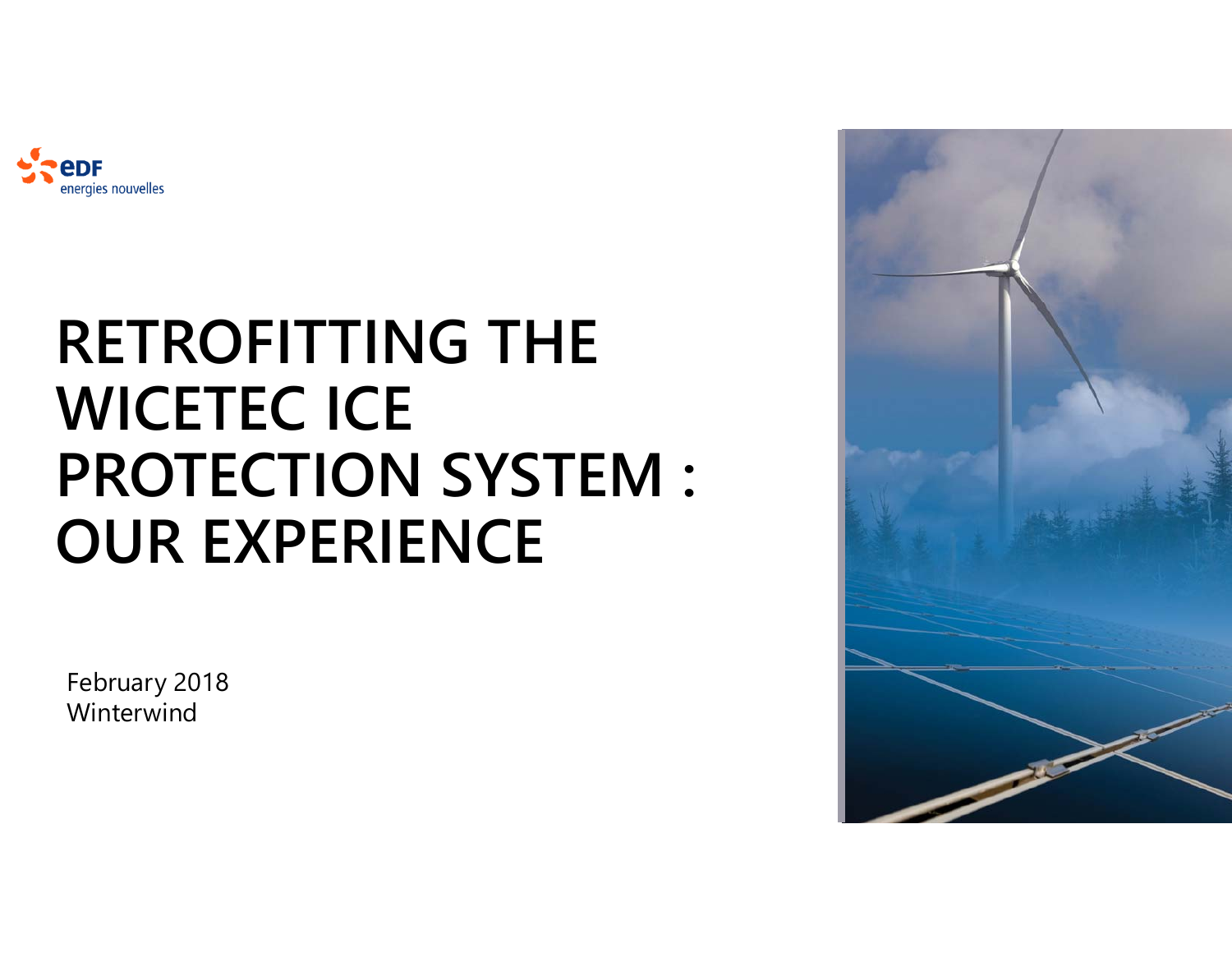### **Winter has arrived!**



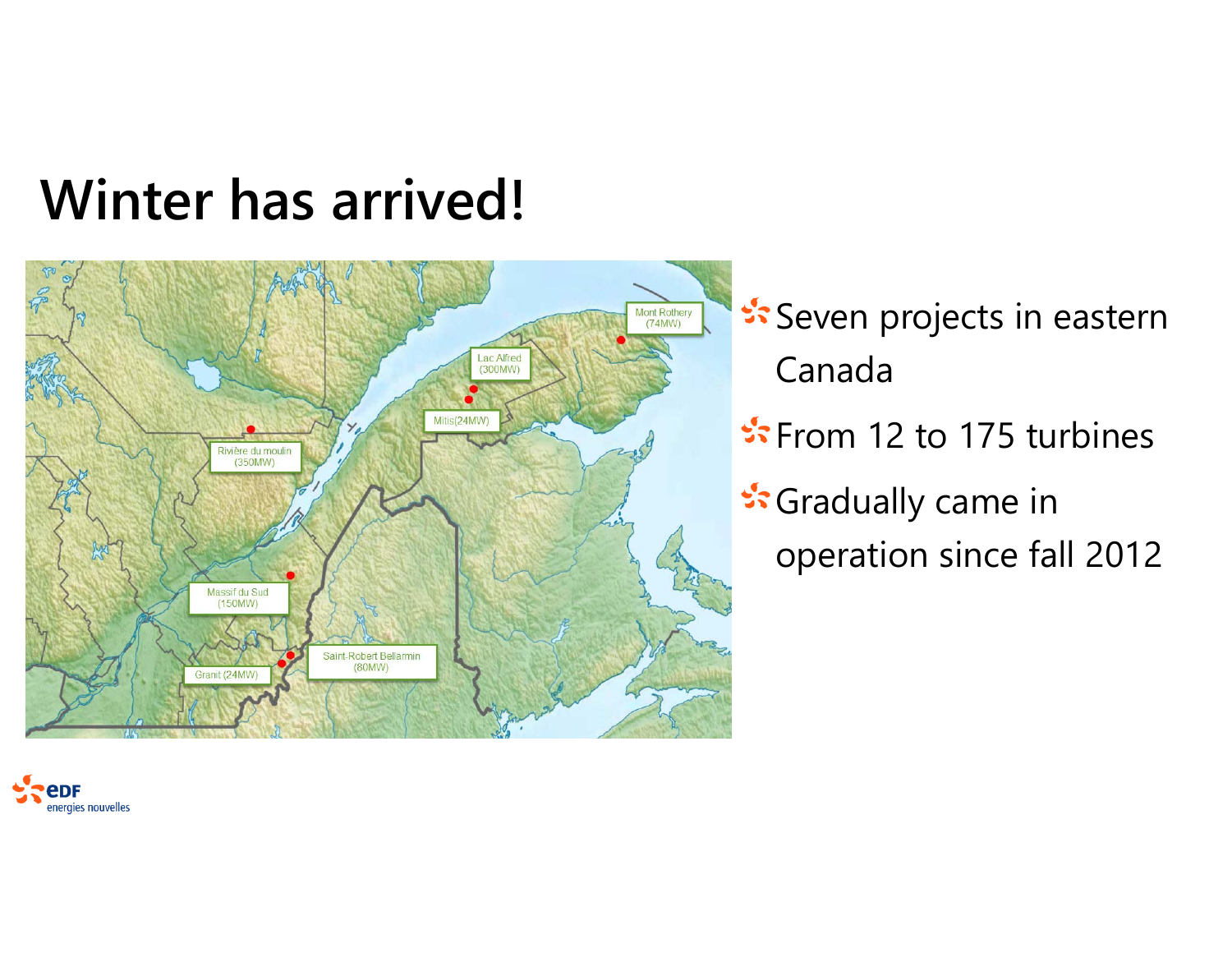### **The issues are…**

\*Our projects are facing annual icing losses of 5 to 16%

- Turbines are not equipped with any de-icing or anti-icing technology
- **3.45%** of our icing losses are due to severe icing events that will stop the turbine

# **The goal is …**

 $\therefore$  To retrofit a de-icing technology that will reduce icing losses by 70-80% on severely iced turbines

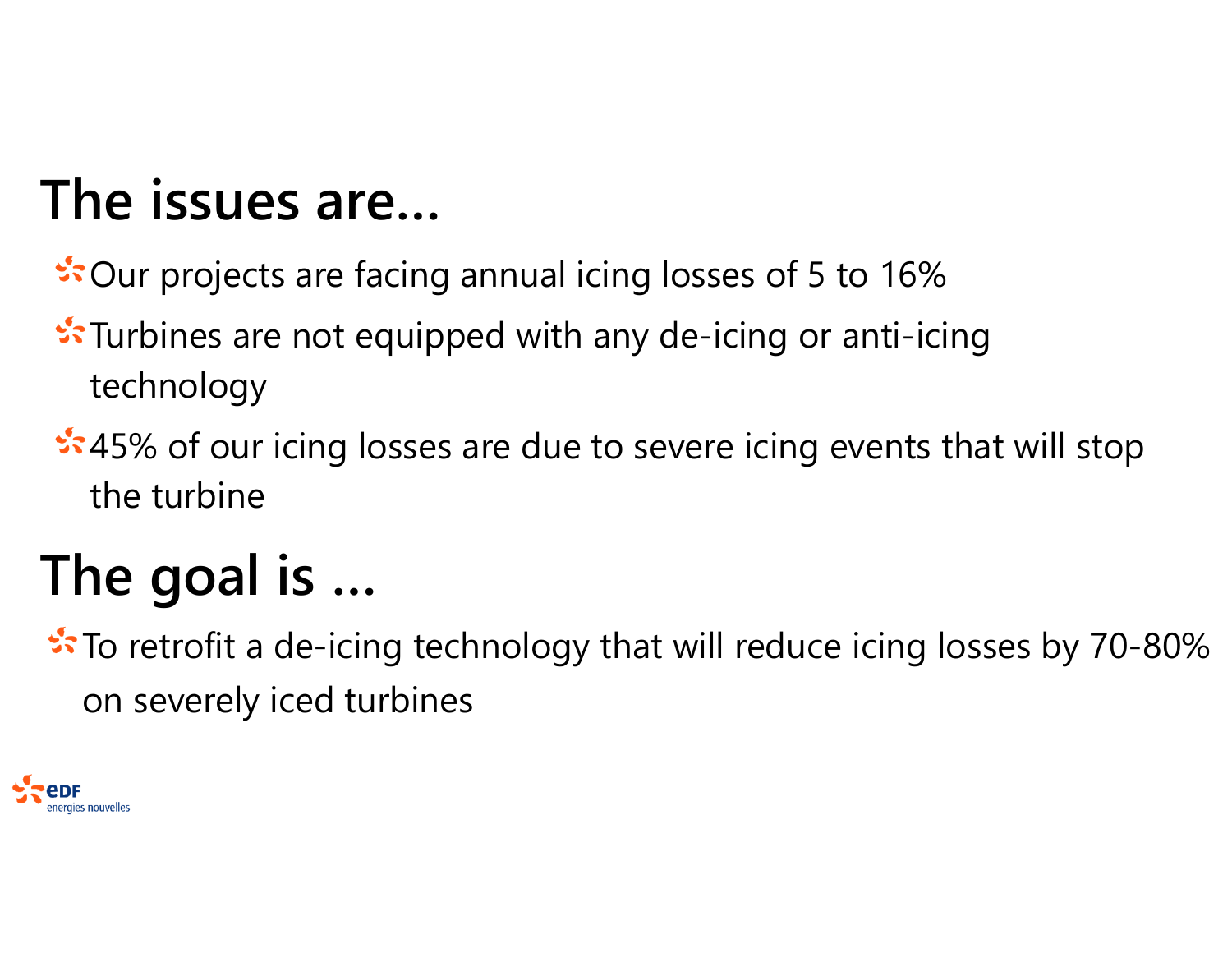# **Selection of a de-icing technology**

- **Ex** Physical feasability
- **रे** Quality assurance plan
- $\mathcal{L}$  Costs
- **W**: Maturity and number of systems under operation
- Expertise and experience of key personnel involved in design
- Motivated local partners

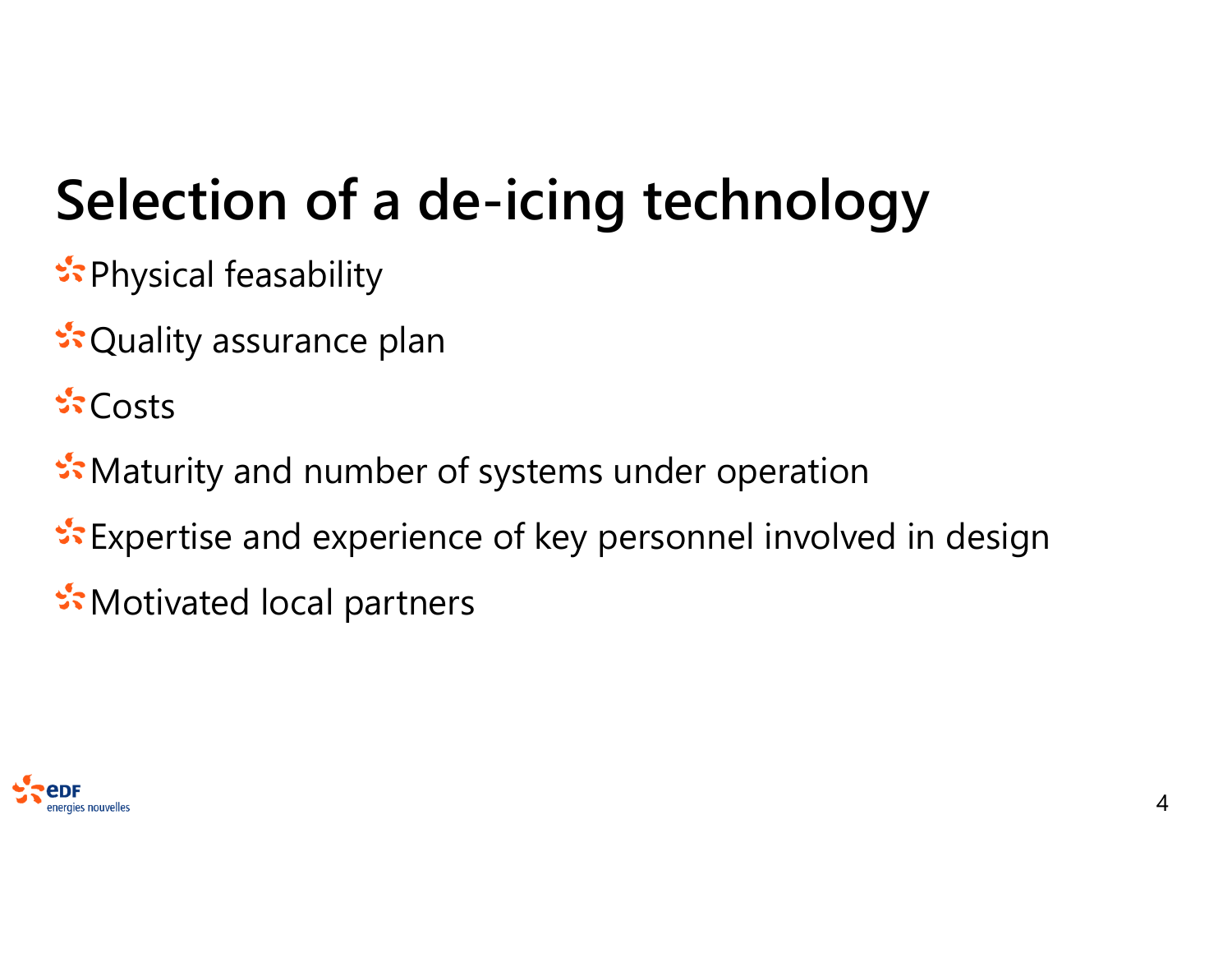### **Technology review to solve severe icing**

- $\sqrt{2}$ : Hot air de-icing systems
- Electro-thermal foils
- Other « exotic » solutions
	- **Helicopters**
	- I. Rope access
	- $\mathbb{R}^2$ Hot water and/or glycol sprays
	- etc.
- Wicetec Ice Protection System (WIPS)
	- **Spin-off from VTT in Finland**
	- $\overline{\phantom{a}}$ Long-term experience of key personnel
	- $\mathcal{C}$ Partnership with local East Coast Wind
	- $\mathcal{L}$ Willing to adopt a retrofit approach

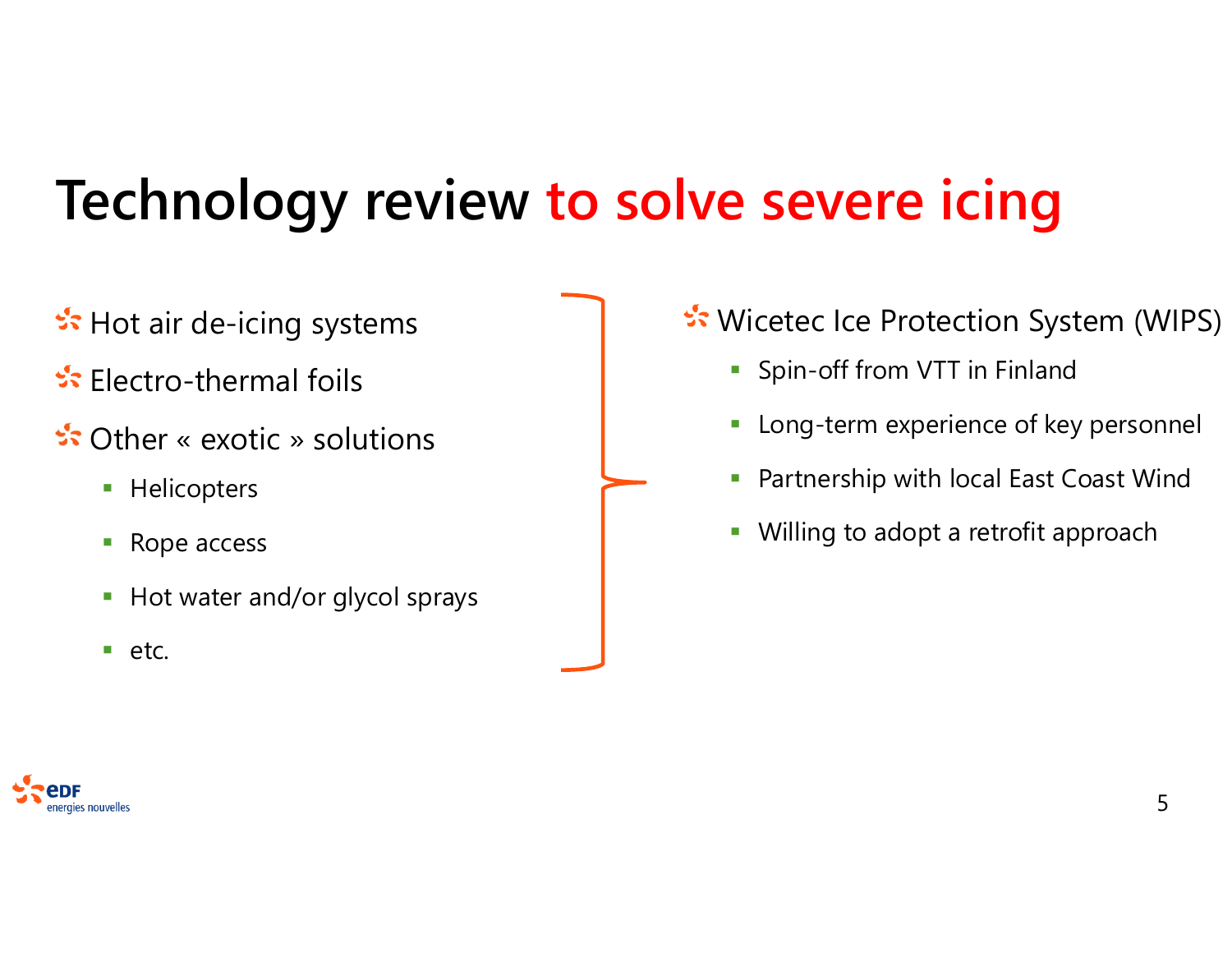

energies nouvelles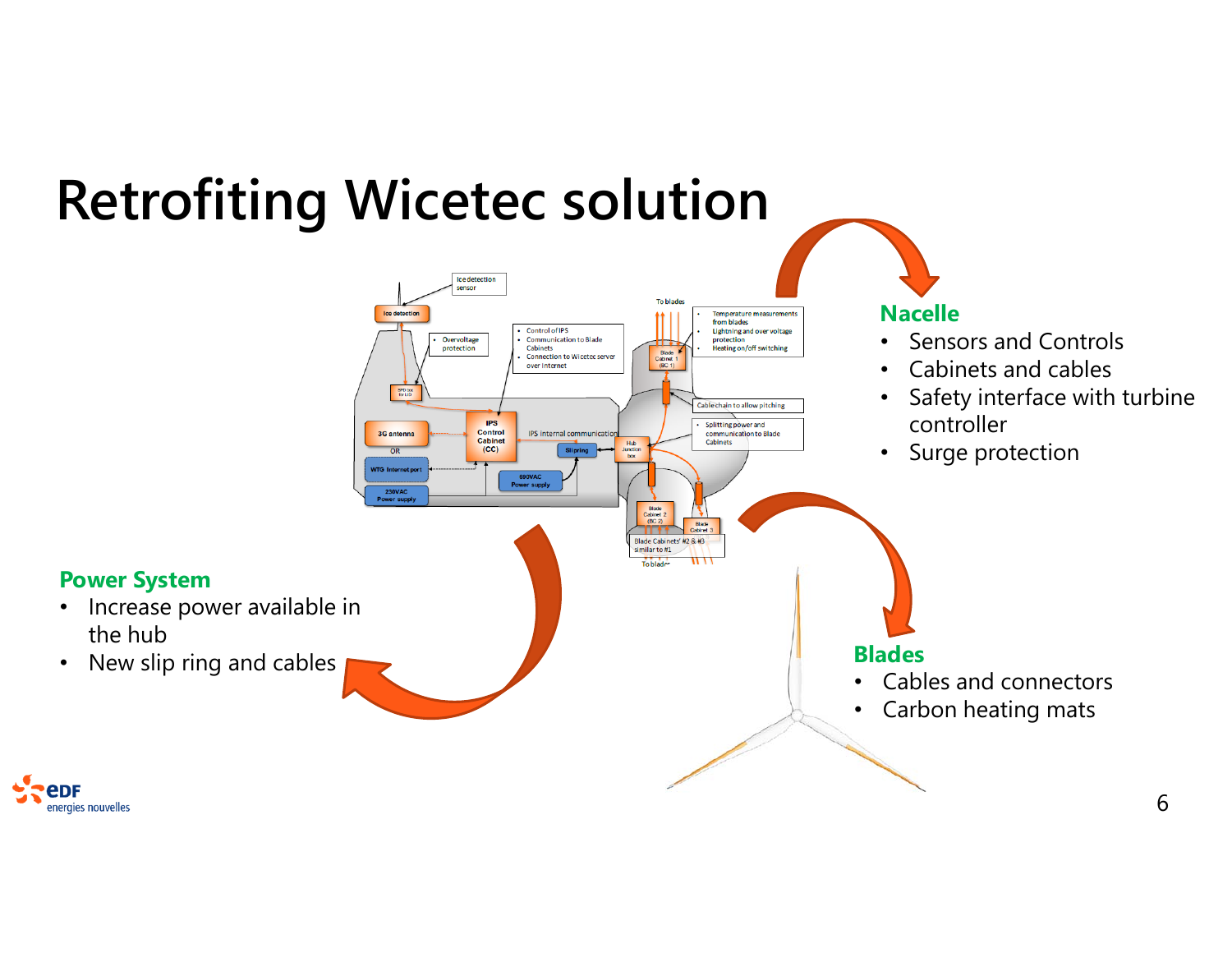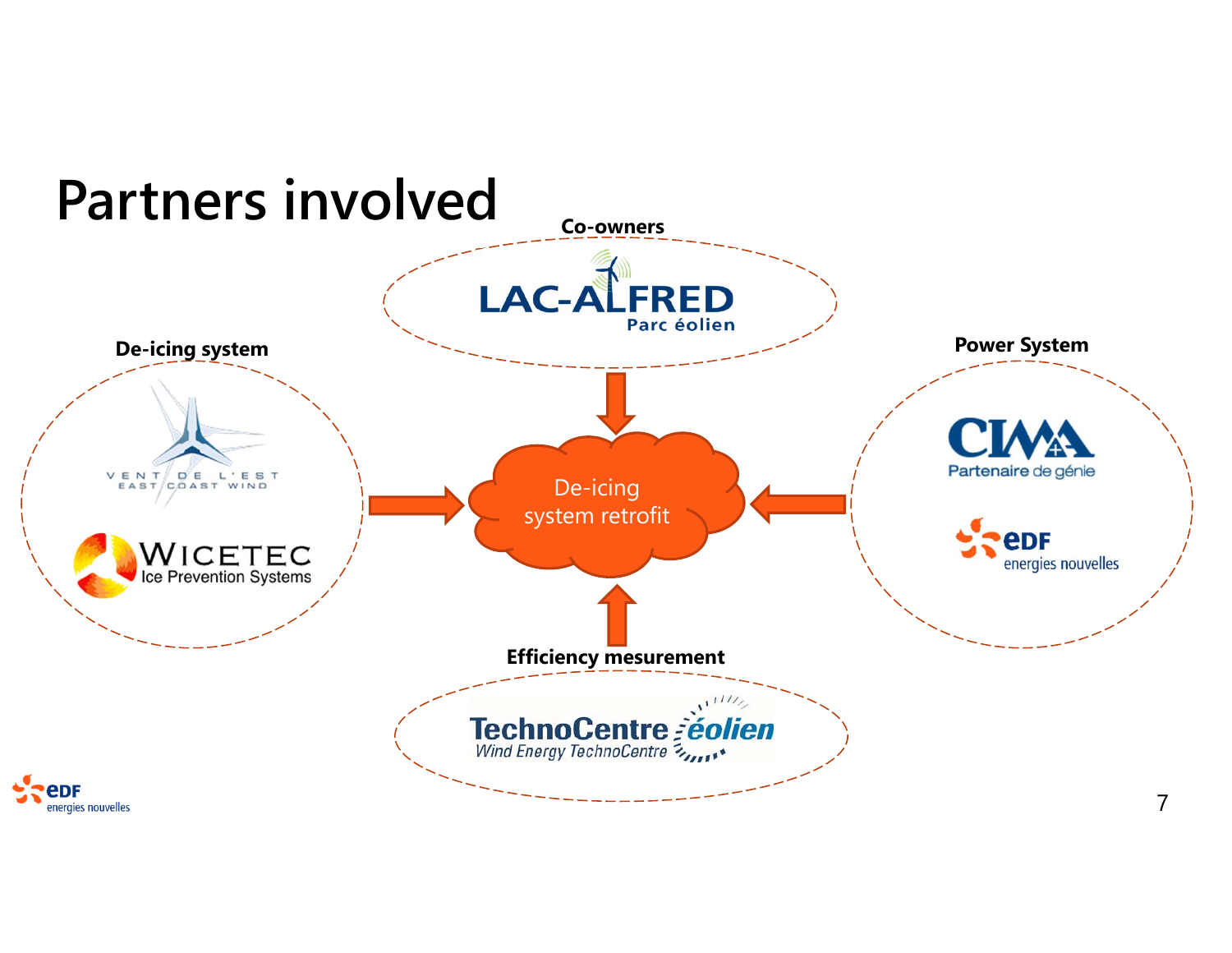#### Lift down and transportation to facility Theorem 2012 Model preparation



### Cables and heating mat installation **Cables and heating mat installation** Refinish the blades







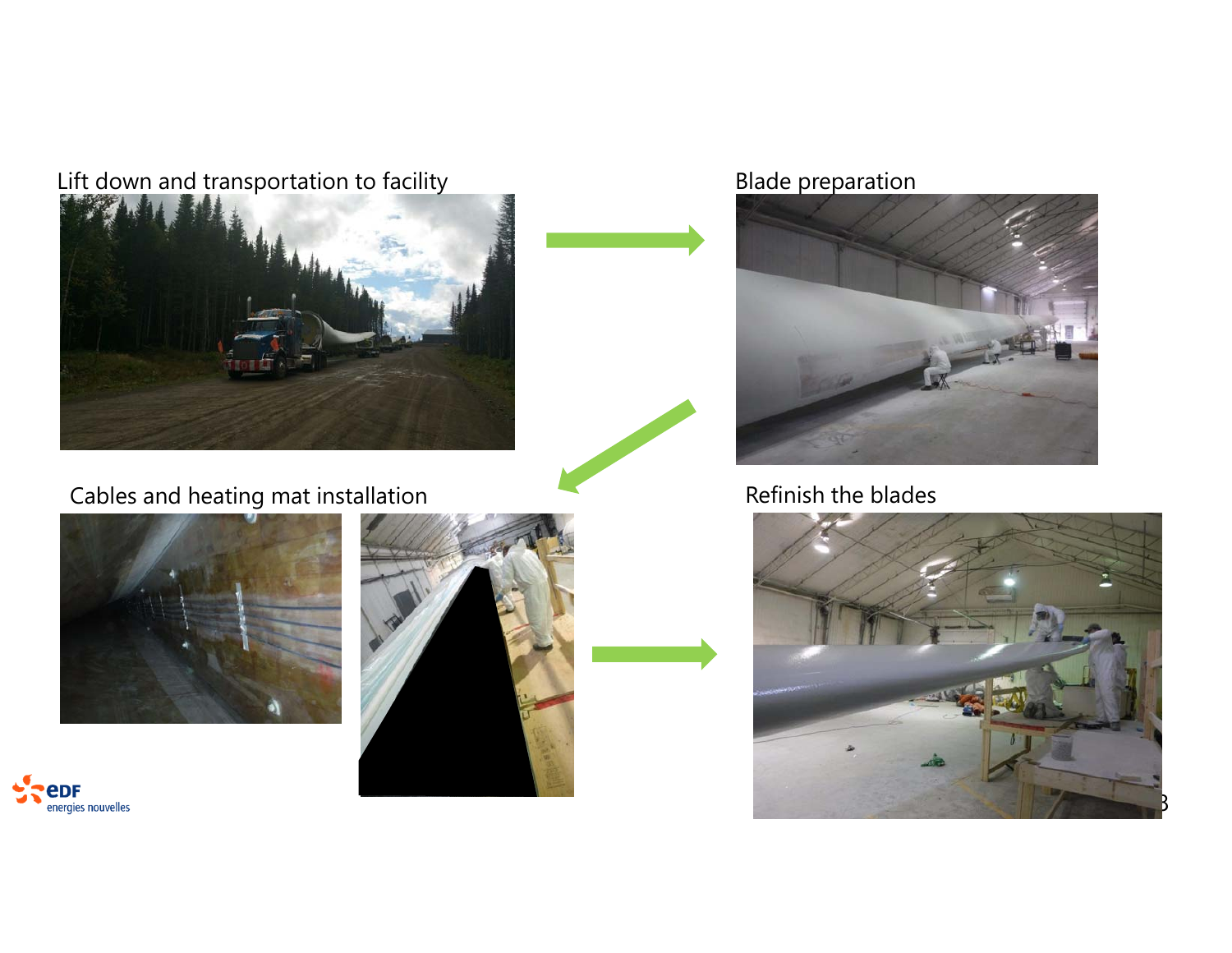### Test the system at the plant Relifting the blades



#### Sensors and cameras







### Commissioning

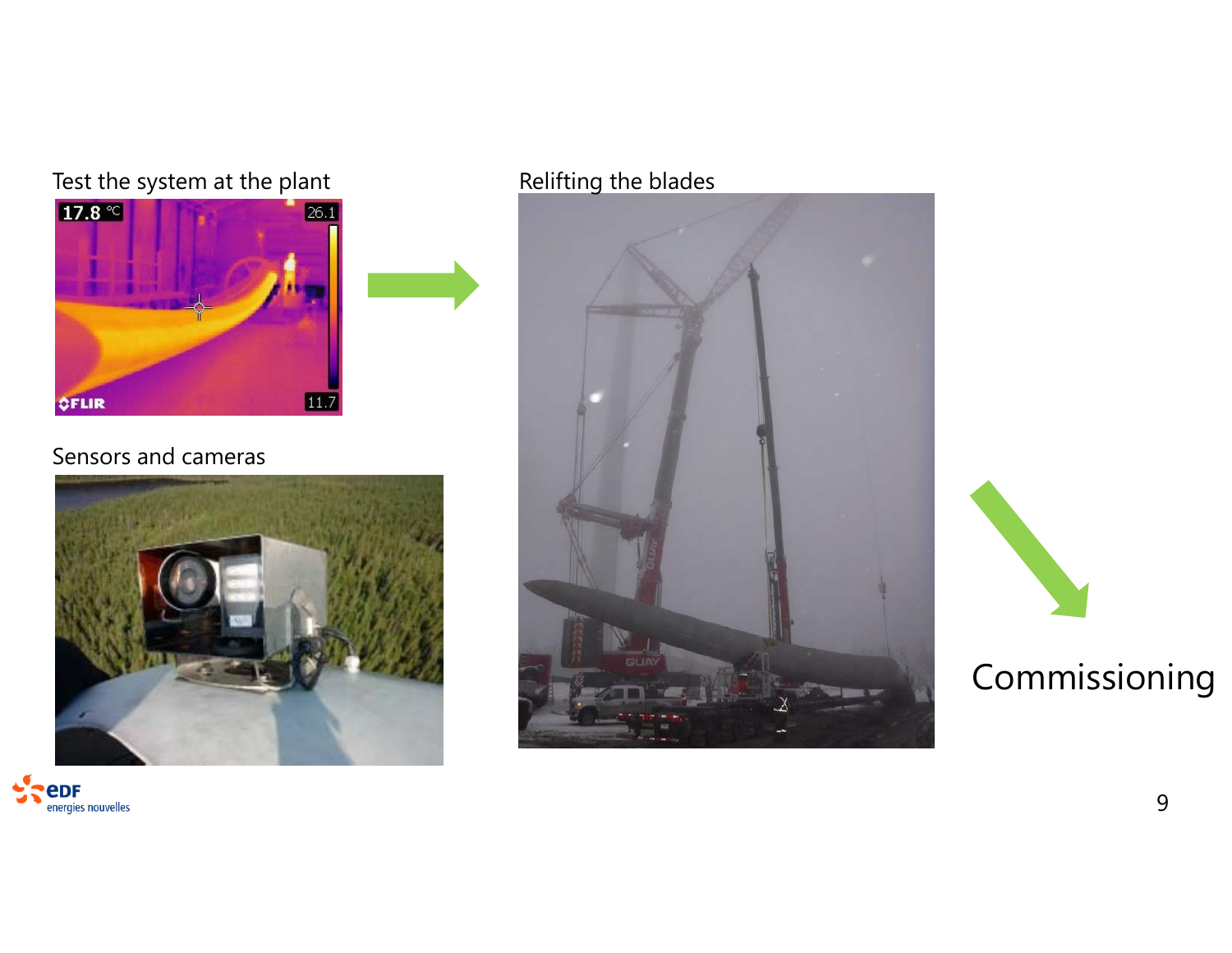# **Study performed**

 $\sqrt{2}$  Tests on two (2) turbines with three (3) reference turbines

**ी** Most heavy icing conditions

**Study conducted from December to May 2017** 

Installation of hub and nacelle cameras







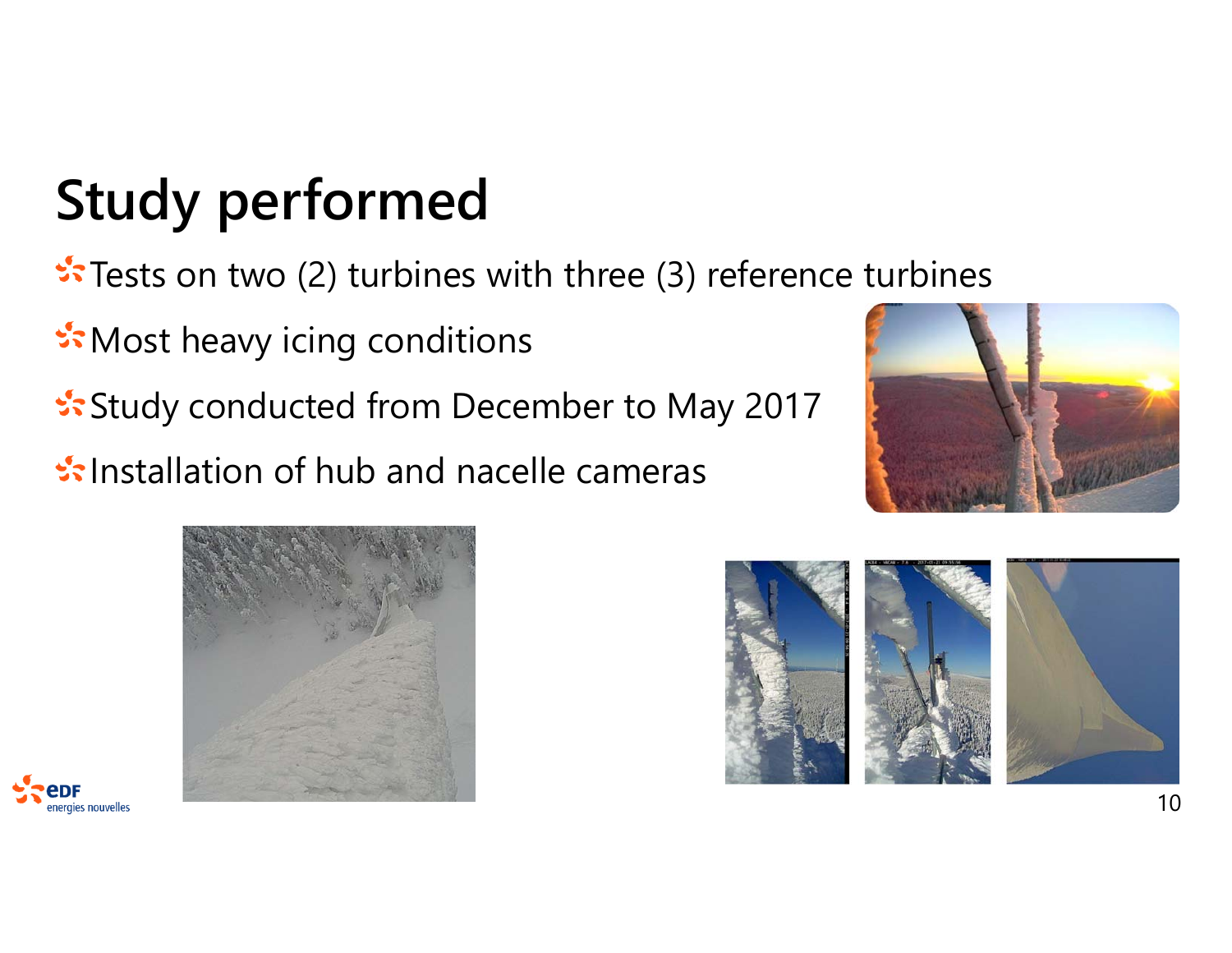### **Data Analysis**

### SCADA results







11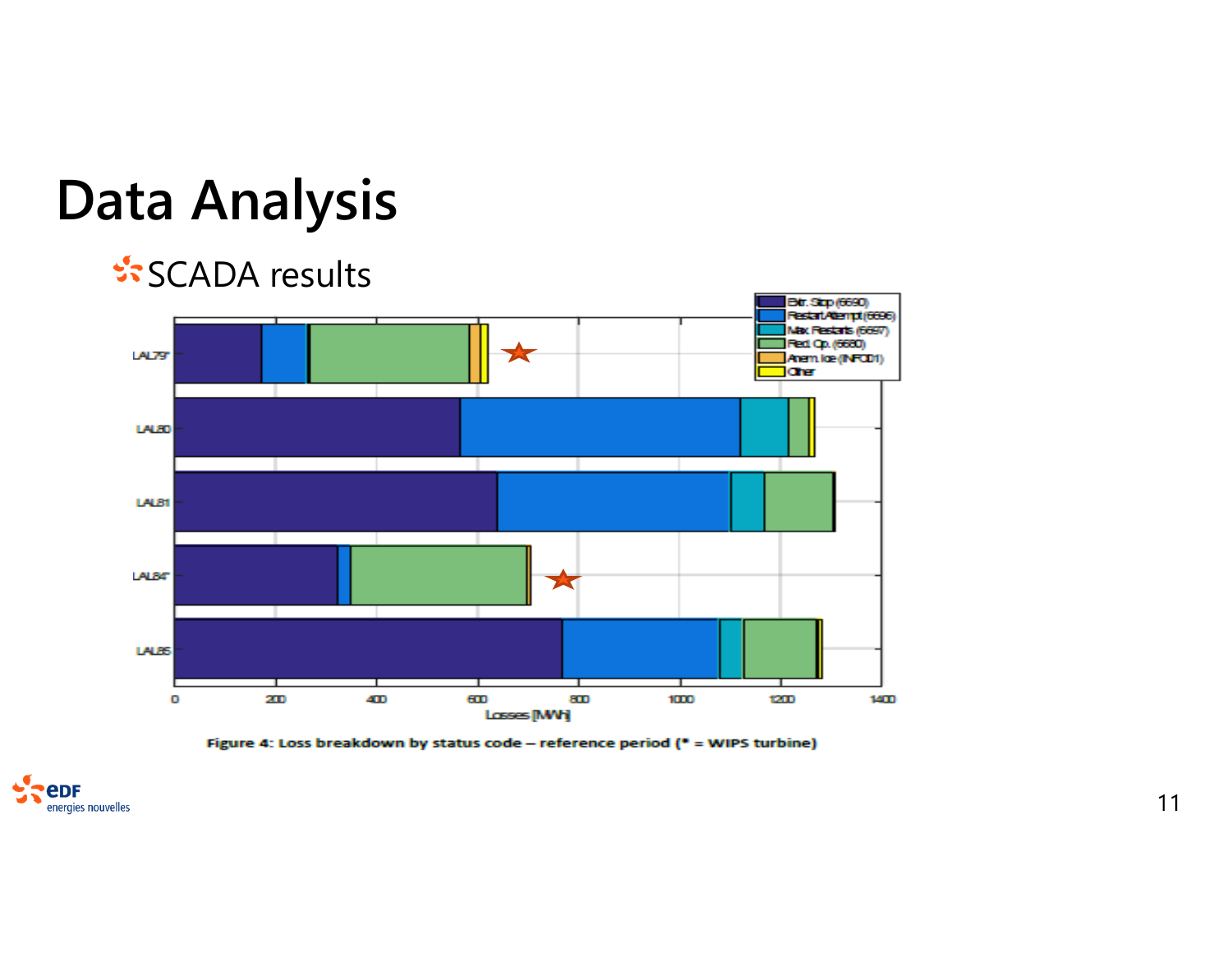## **Results and learnings**

- Initial start-up worked perfectly, sheding ice within minutes.
- Difficult and complex path due to the number of partners and innovations required St.
- Some turbine and WIPS availability issues at first, normal « growing pains ». St
- St. Some interference between the WIPS and the turbine controls indicates room for improvments
- Need to optimise position of heating mats and demonstrate safety towards lightning risks. St.
- Very important to get certified UL/CSA components.